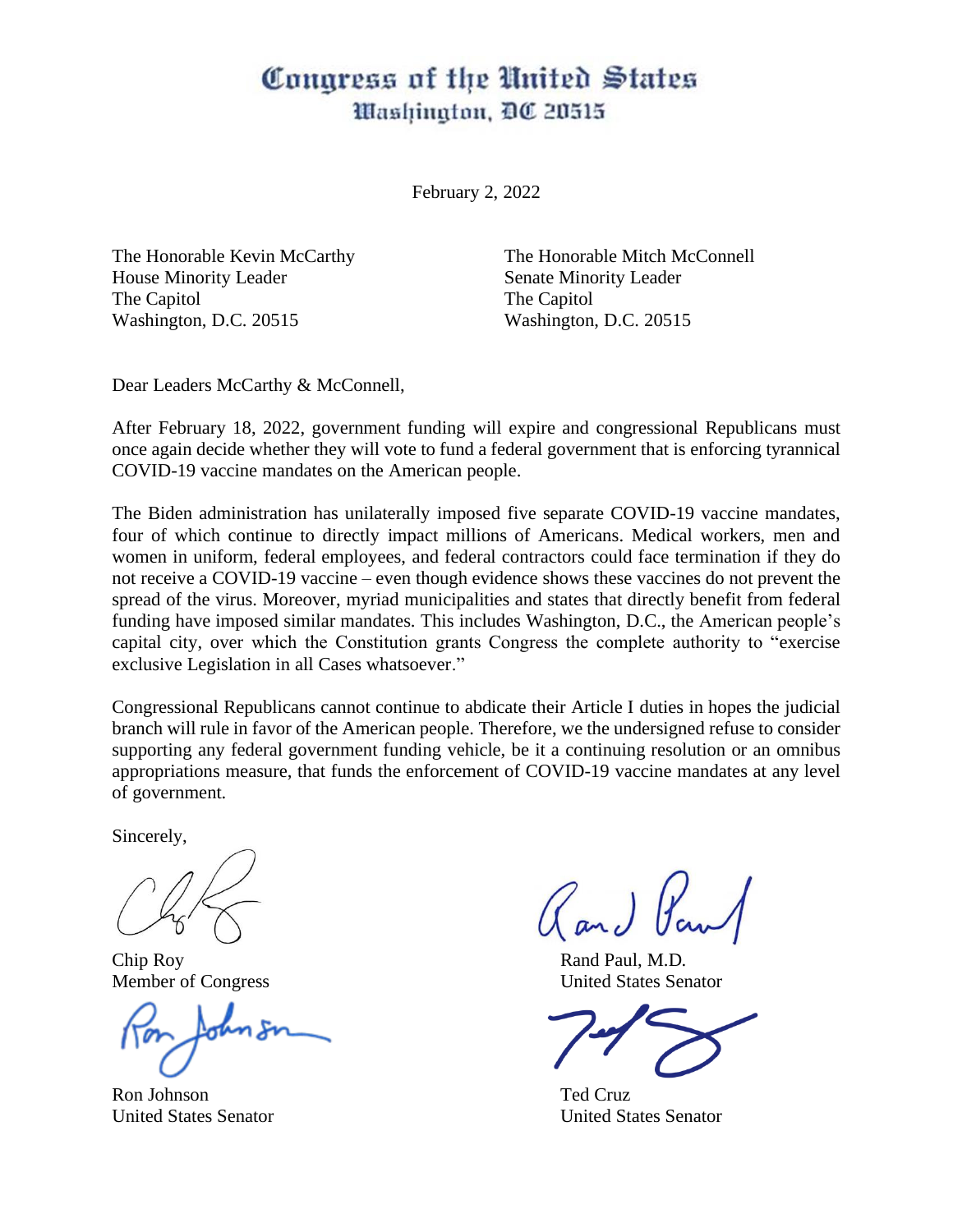Ulin

Michael S. Lee Scott Perry United States Senator Member of Congress

Varen

Warren Davidson Lauren Boebert

Bob Good Dan Bishop

Andy Biggs Jody Hice

(aijnie Sayor Diene

Marjorie Taylor Greene Ken Buck Member of Congress Member of Congress

Mary E Miller

Mary E. Miller Louie Gohmert

by X Morney

oleh Normen

Ralph Norman Bill Posey

Member of Congress Member of Congress

Member of Congress Member of Congress

Member of Congress Member of Congress

en Buel

Member of Congress Member of Congress

Alex X. Mooney Matthew Rosendale, Sr. Member of Congress Member of Congress

Member of Congress Member of Congress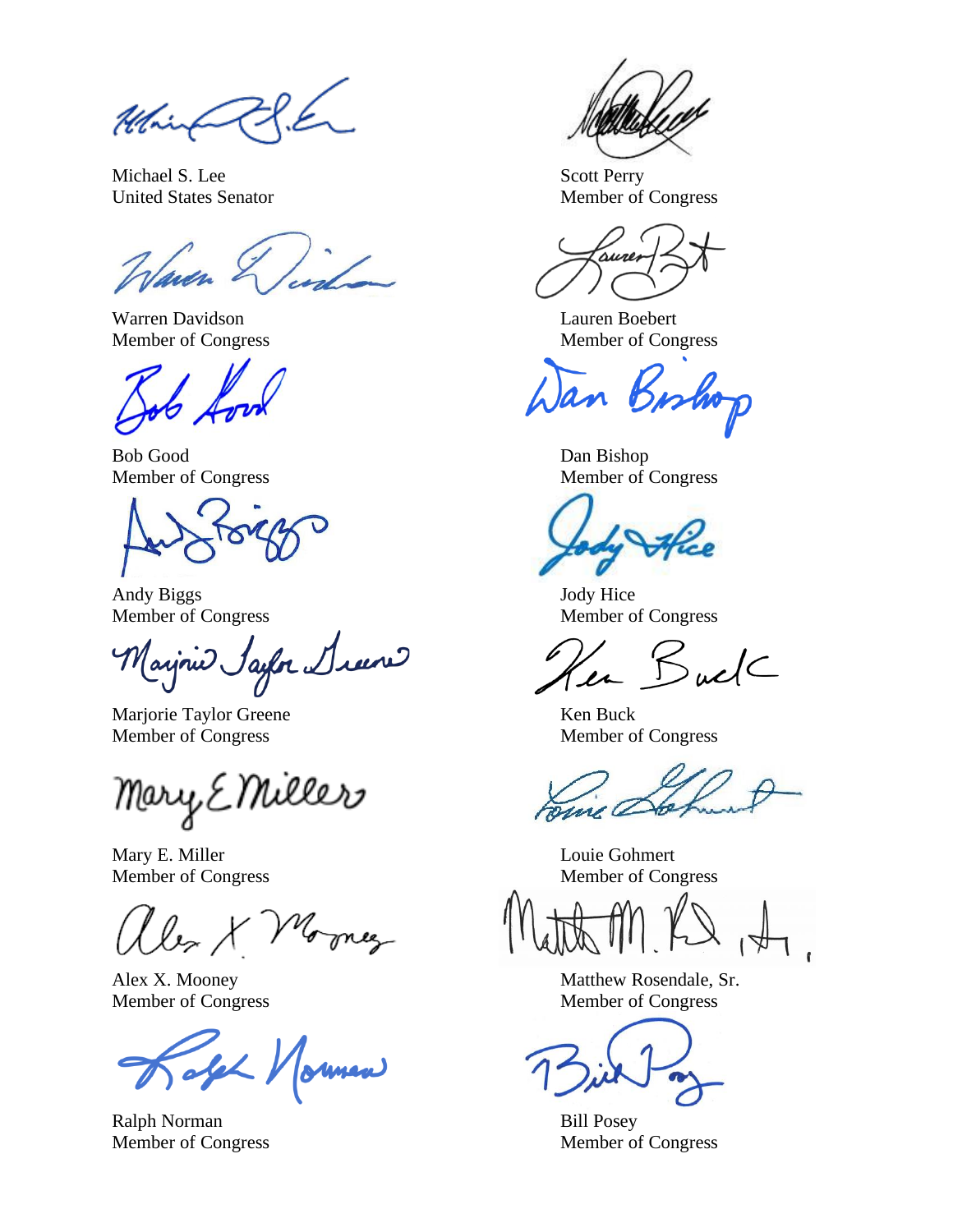To, A

Clay Higgins Randy K. Weber

Anchew S. Clyde

alcher

Russ Fulcher Thomas Massie

Barry Moore Brian Mast

Michael Cloud Troy E. Nehls

David Schweikert Matt Gaetz



Scott DesJarlais Tom Tiffany

Kamby R. Willen

Member of Congress Member of Congress

Andrew S. Clyde Paul A. Gosar, D.D.S. Member of Congress Member of Congress

homas Massie

Member of Congress Member of Congress

Member of Congress Member of Congress

Member of Congress Member of Congress

Member of Congress Member of Congress

Chonis

Member of Congress Member of Congress

Brian Babin, D.D.S. Michael C. Burgess, M.D. Member of Congress Member of Congress